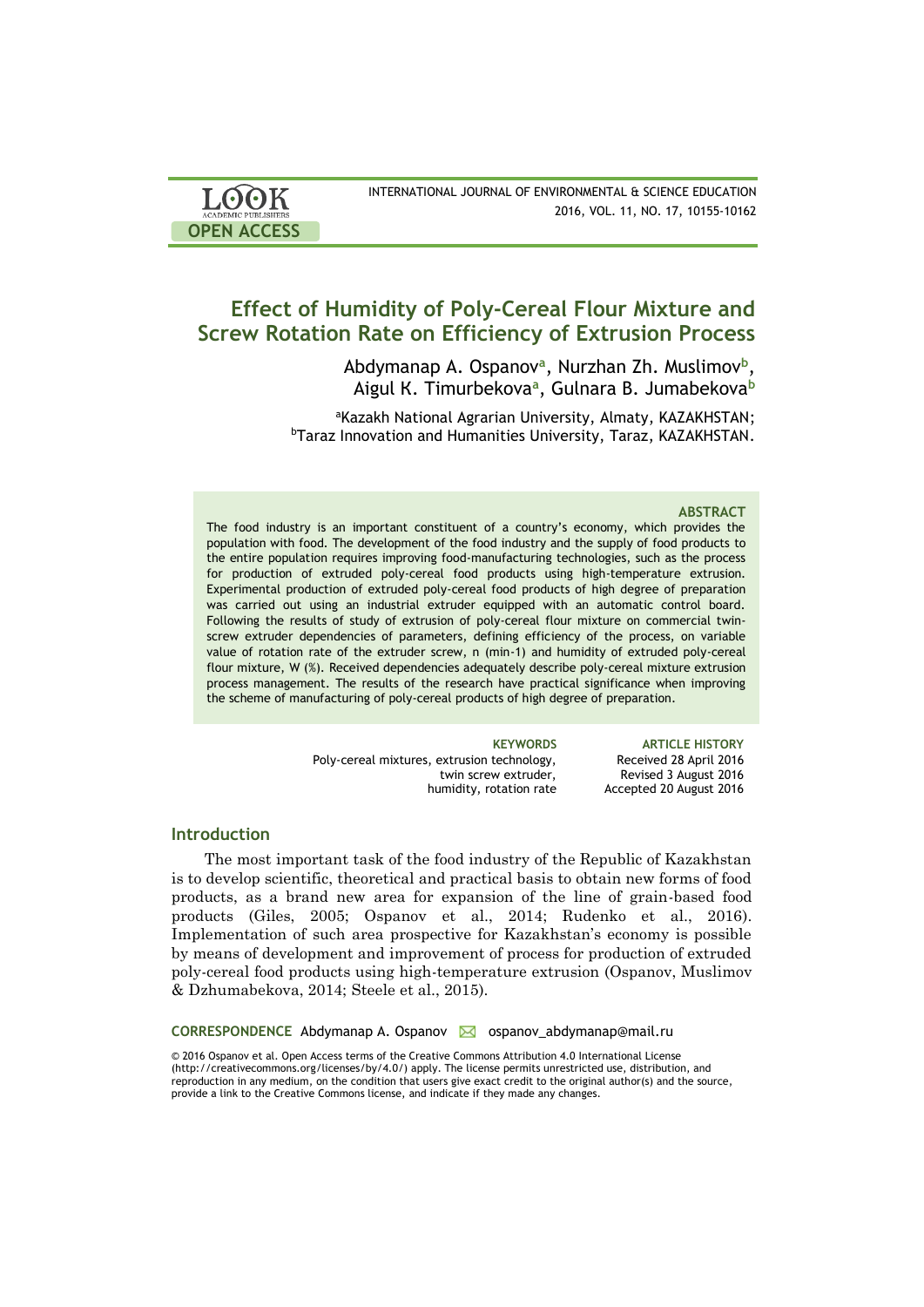It should be noted, that the major component of the raw material, used in different extrusion technologies, is starch, the high-molecular natural polymer, which occurs in large amounts in almost all cereals and their derivative products, and in smaller amounts – in grain legume crops with high content of protein (Chen & Rosenthal, 2015; Bouvier & Campanella, 2014; Shahidi, Ho & Van Chuyen, 2013). While, according to many scientists, extrusion processing of starch-containing raw materials, is an eco-friendly, resource-efficient and universal process, which provides an opportunity to obtain easy-digestible, thermally sterilized food products with improved taste properties (Ostrikov, Vasilenko & Sokolov, 2009; Burtsev, Gritskih & Kasyanov, 2004; Magomedov & Brekhov, 2003).

Within the last 5-7 years the market of extruded products transitioned from extensive to intensive development, i.e. the growth of the market is maintained not by growth of production of one certain type of product, but by development of new types of finished products (Ostrikov, Vasilenko & Sokolov, 2009; Stenvik, 2014; Kobussen et al., 2015).

Therefore, one of the priority areas in improving methods and technologies for production of brand-new grain-based food products is to improve the degree of preparation and to extent line by extruding poly-cereal flour mixture, which, in turn, is a relevant and appropriate task.

The results given in article are received during performance of research works on subjects: "Developing the technology of production of highly prepared products from domestic poly-cereal feedstock" (# the state registration 0112PK01528) and "Development of technology of production of extruded polycereal convenience foods with fruit and berry, as well as with meat and dairy filling" (# the state registration 0115PK00719) on grant financing of scientific researches of Committee of science of the Ministry of Education and Science of RK.

# **Aim of the Study**

This research aims to investigate the process of production of extruded polycereal food products of high degree of preparation

# **Research questions**

How do the operating characteristics of the extruder change under changes in the rotation speed of the screw?

# **Method**

Experimental manufacture of the preproduction lot of extruded poly-cereal food products of high degree of preparation was performed on a commercial extruder, equipped with automatic control board, cooling chamber, receiving bin with dosing machines, twin-screw pressing unit (extrusion zone) and the device for release of finished products. Extruder design implements modern engineering solutions, designed to improve product manufacturing process.

The extruder is equipped with 90 kW electric drive and has a capacity of 450 kg/h. The key feature of the plant design is an automated system for setting and control of thermal control parameters, which includes *pit*-regulators, which ensure stability of thermal conditions in extrusion zones. Specifically designed self-cleaning screws prevents ingress of carcinogens and solid particles to finished products, which helps to avoid dismantling and cleaning extrusion zone of the plant upon completion of work.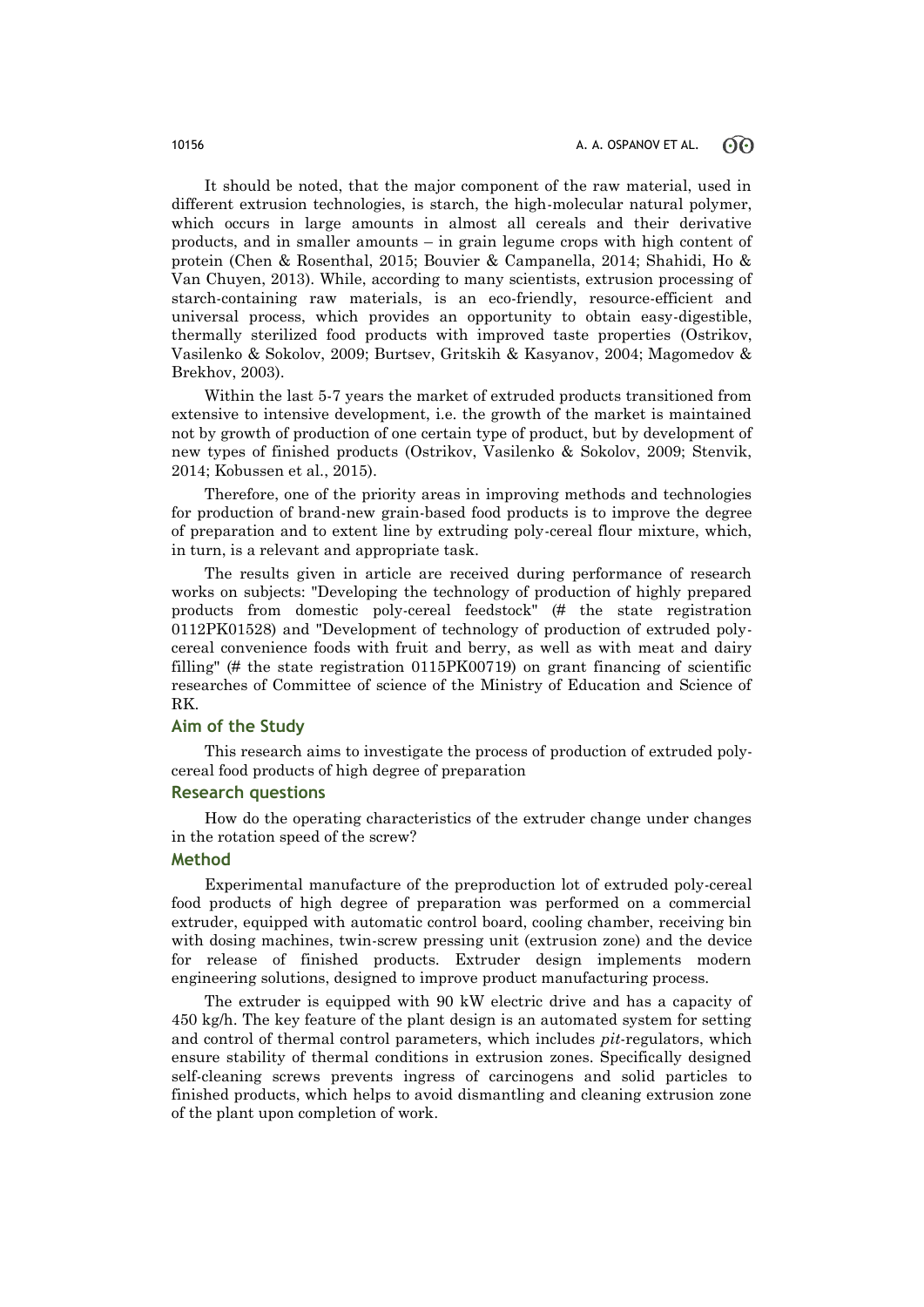#### $\odot$ INTERNATIONAL JOURNAL OF ENVIRONMENTAL & SCIENCE EDUCATION 10157

Advantages of the experimental twin-screw extruder are (Gaspar & de Góes-Favoni, 2015; Keller et al., 2012; Kaur et al., 2012):

- simple design and ease of application of the plant;
- automated heating and cooling control system of the technology zone;
- low noise level:
- adjustable rotation rate of extruder motors, cutting device and dosing machines using frequency control drive;
- extruder is equipped with  $1 \text{ m}^3$  dry mixture collecting bin, installed above dosing mechanism for dry components;
- extruder is equipped with conditioner;
- plant is equipped with a system for registration and storage of parameters of technology process with real-time data output.

Methods for manufacture of preproduction lot of extruded products of high degree of preparation consists in the following. We have defined optimal operation mode of the extruder using automated system for setting and control of thermal control parameters via control board. Pre-prepared poly-cereal mixtures (prepared according to science-based formula) were loaded into receiving device of the twin-screw extruder with dosing mechanism. Next we extruded poly-cereal flour mixture at fixed rates of rotation of the working member and humidity of mixture.

In the course of extrusion the poly-cereal mixture passed through pressing unit (extrusion zone) and at the output from extrusion zone through outlet assembly we obtained finished products in the form of extrudates. Further the finished products were cooled on the frame with woven-wire-cloth sieve coating in order to avoid sticking of the products obtained. Thereafter obtained products were transferred to the finished products reservoir.

During the experimental researches the efficiency of operation of the twinscrew extruder was controlled by registration of the following variable parameters:

- pressure, built in pre-matrix zone (*P*, MPa);
- temperature of the finished products at the output from the working zone  $(t, \degree C)$ ;
- extruder output (*Q*, kg/h);
- power consumed by the electric drive during extrusion process (*N*, kW).

## **Data, Analysis, and Results**

The findings of the experimental researches were entered into *Microsoft Excel* tables. Based on data obtained we constructed graphs of dependency of pressure, built in the pre-matrix zone (*P*, MPa), temperature of finished products at the output from the working zone  $(t, {}^{\circ}C)$ , extruder output  $(Q, kg/h)$ and power consumption of the electric drive during extrusion process (*N*, kW) on variable values of rotation rates of the extruder screw *n*, (min-1) and humidity of the extruded poly-cereal mixture, *W* (%).

Figure 1 shows 3D model, which describes dependency of pressure in the pre-matrix zone of the twin-screw extruder on humidity of poly-cereal flour mixture and rotation rate of the working member of the experimental plant.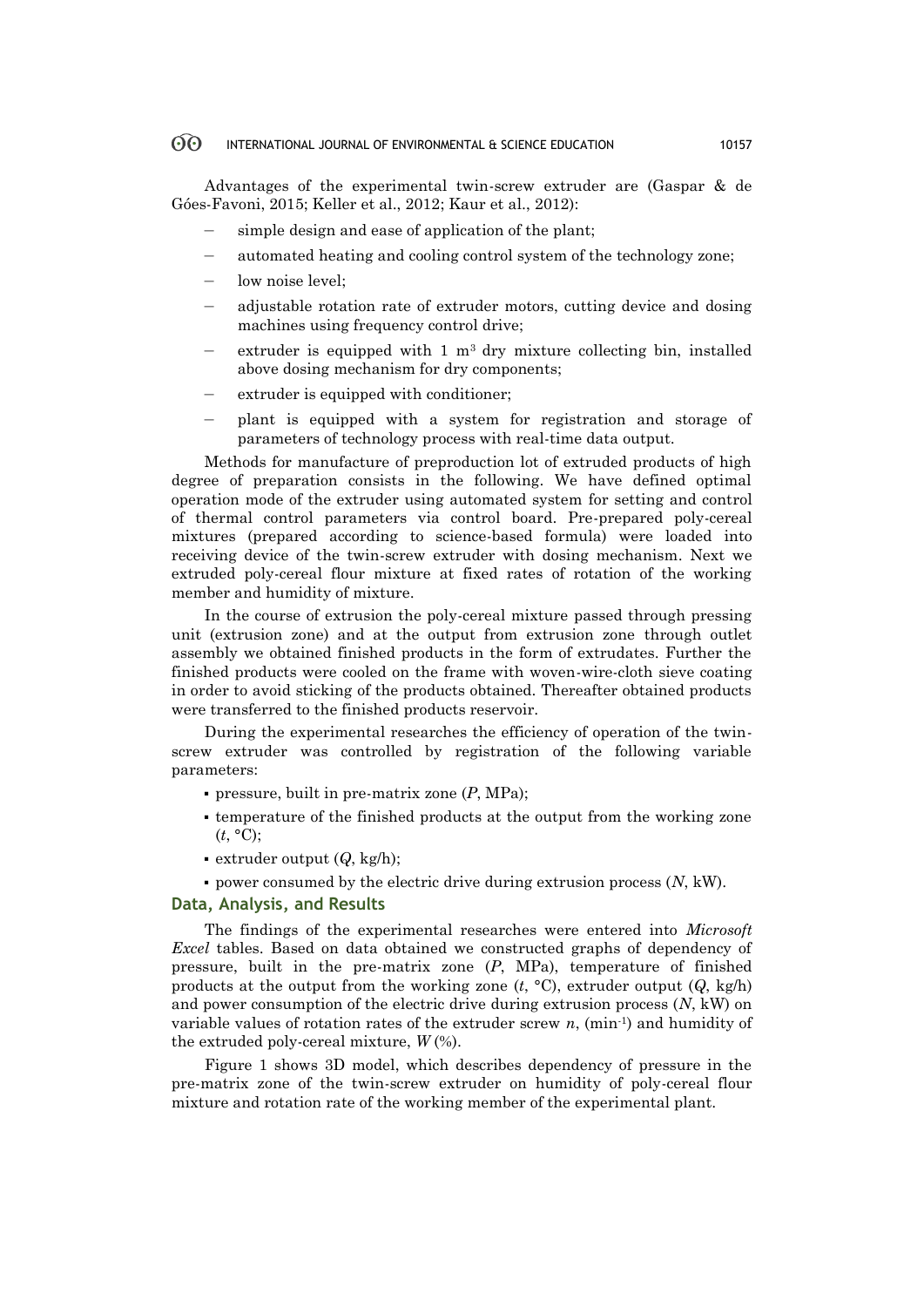Analysis of behavior of the 3D surface demonstrated, that increase in rate of rotation of the working member *n* from 80 to 250 min<sup>-1</sup> leads to increase in values of pressure in the pre-matrix zone. At the same time humidity of the processed poly-cereal flour mixture reduces *P* values during extrusion. Thus, for instance, at the 12 % humidity of a poly-cereal flour mixture and rotation rate of the screw 80 min<sup>-1</sup> *P* value made up 11.0 MPa. At  $W = 13.5$  % and  $n = 80$  min<sup>-1</sup> *P* value made up 11.7 MPa. Increase in humidity up to 15 % led to increase in *P* values up to 12.0 MPa. Further increase in humidity up to 18% reduced pressure values down to 11.45 MPa.



**Figure 1**. Dependence of change in pressure in the pre-matrix zone of the extruder  $(P, MPa)$  on humidity  $(W, %)$  and the rotation rate of the working member  $(n, \text{min}^1)$ . Area, characterized by pressure in the pre-matrix zone: 1 – 20-25 MPa; 2 – 15-20 MPa; 3 – 10-15 MPa.

*P* = 220.7012 – 26.6439*w* – 0.1053*n* + 0.0018*wn* + 0.8829*w<sup>2</sup>* + 0.0004*n2* (1)

Figure 2 shows the 3D model, which describes dependency of extrudate temperature at the output of the working zone of the plant on variable value of humidity of poly-cereal flour mixture and rotation rate of the working member of the experimental plant.

Analysis of behavior of the three-dimensional surface showed, that increase in the rotation rate of the working member (screw) *n* from 80 to 250 min<sup>-1</sup> led to increase in values of extrudate temperature at the output of the working zone of the plant  $(t, \degree C)$ . At the same time the humidity of the processed poly-cereal flour mixture changes *t* values during the extrusion process. Thus, for instance, at 12 % humidity of the poly-cereal flour mixture and the rotation rate of the screw = 80 min-1, *t* value made up 124.5 °C. At *W* = 13.5 % and *n* = 80 min-1, *t* value made up 126.8 °C. Increase in humidity up to 15 % led to increase in *P* values up to 130°C. Further increase in humidity up to 18 % decreased extrudate temperature values at the output of the working zone of the plant.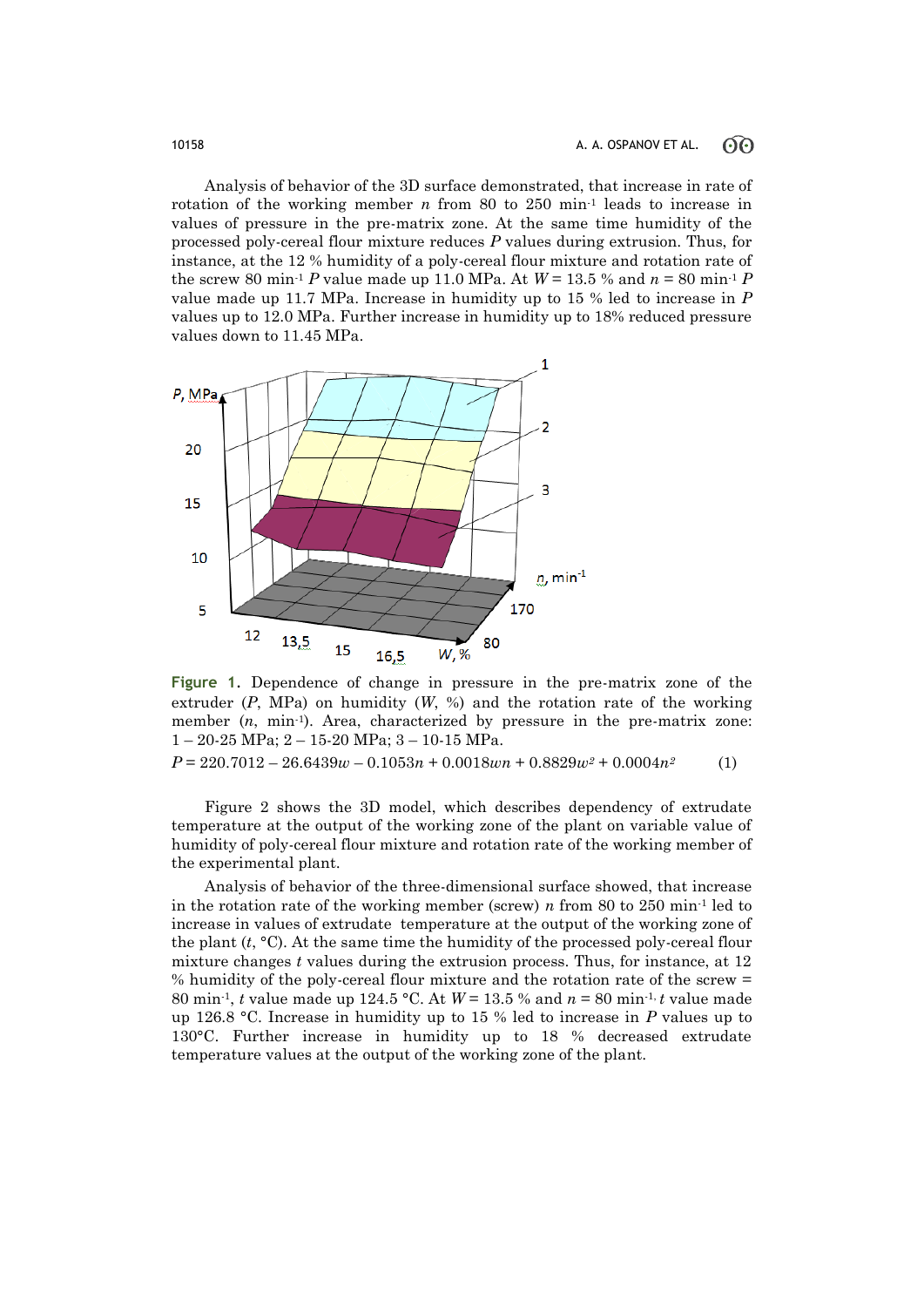#### $60^{\circ}$ INTERNATIONAL JOURNAL OF ENVIRONMENTAL & SCIENCE EDUCATION 10159

Similar dependences have been obtained when changing values of rotation rate of the working member from 120 to 250 min<sup>-1</sup>. Maximum values of  $t = 250$ °C occurred when rotating the working body at *n* = 250 min-1.



**Figure 2.** Dependence of change in temperature of the extrudate at the output of the working zone of the plant (*t*, °C) on humidity (*W*, %) and rotation rate of the working member  $(n, \text{min-1})$ . Area, characterized by extrudate temperature:  $1 - 200 - 250$ °C;  $2 - 150 - 200$ °C;  $3 - 100 - 150$ °C

$$
t = 153.8504 + 27.9326w + 0.9686n - 0.0007wn - 0.9712w^2 - 0.0005n^2
$$
 (2)

Figure 3 shows a 3D model, which describes dependency of twin-screw extruder output on variable values of humidity of poly-cereal flour mixture and the rotation rate of the working member of the experimental plant.



**Figure 3.** Dependence of changing extruder output (*Q*, kg/h) on humidity (*W*, %) and the rotation rate of the working member  $(n, \text{min-1})$ . Area, characterized by extruder output:1 – 400-450 kg/h; 2 – 350-400 kg/h; 3 – 300-350 kg/h; 4 – 250- 300 kg/h; 5 – 200-250 kg/h; 6 – 150-200 kg/h; 7 – 100-150 kg/h.

$$
Q = 95.8189 - 36.1631w + 4.7981n + 0wn + 0.9027w^2 - 0.0088n^2
$$
\n(3)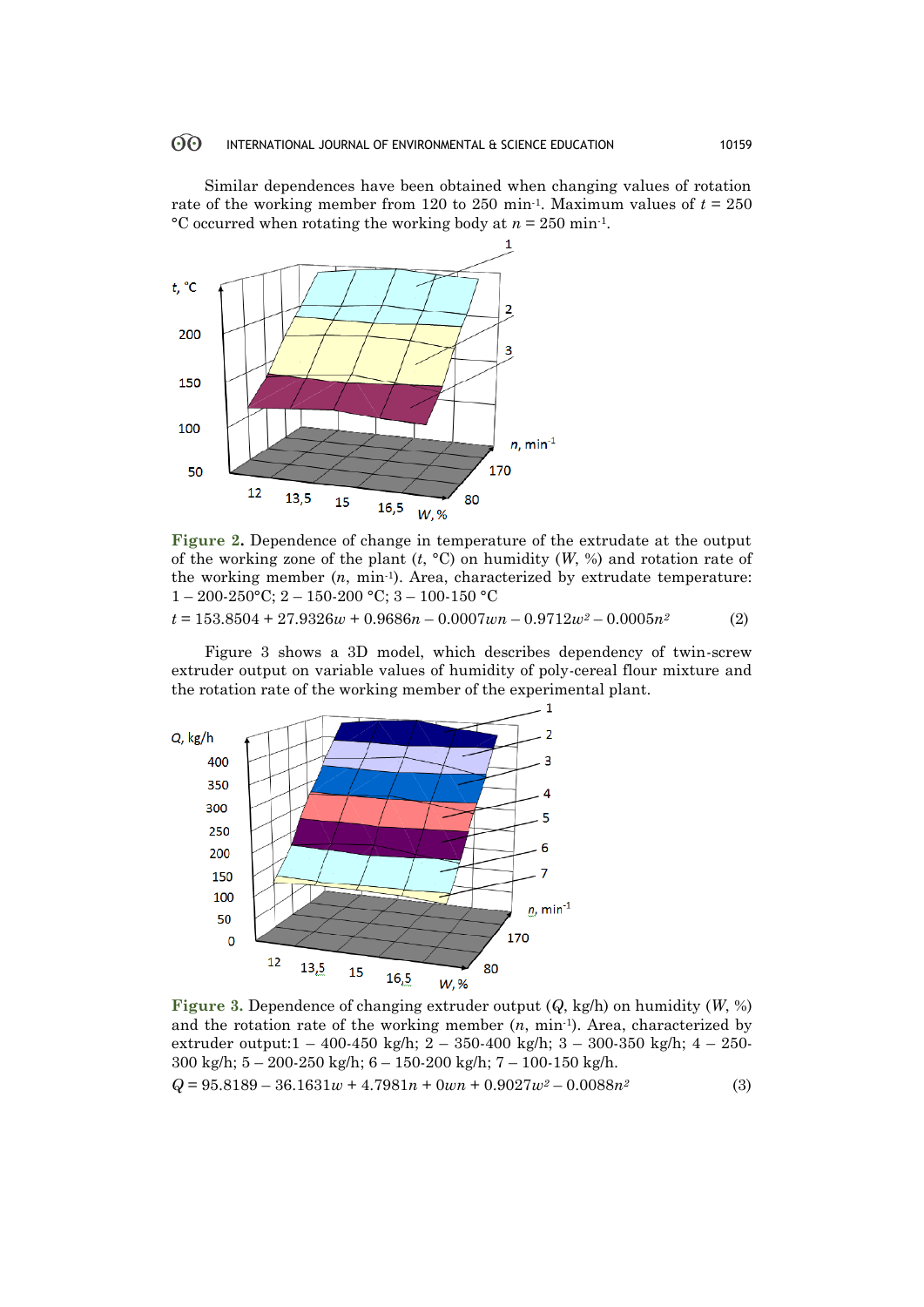Analysis of behavior of three-dimensional surface showed, that increase in rotation rate of the working member (screw) *n* from 80 to 250 min<sup>-1</sup> led to increase in twin-screw extruder output (*Q*, kg/h). At the same time humidity of the processed poly-cereal flour mixture changes *Q* values during the extrusion process. Thus, for instance, at 12 % humidity of the poly-cereal flour mixture and rotation rate of the screw = 80 min<sup>-1</sup>,  $Q$  value made up 140 kg/h. At  $W = 13.5$ % and  $n = 80$  min<sup>-1</sup>  $Q$  value had increased and made up 142 kg/h. Increase in humidity up to 15% led to increase in *Q* values up to 144 kg/h. Further increase in humidity up to 18 % at  $n = 80$  min<sup>-1</sup> reduced plant output values down to 135 kg/h. Similar dependences have been obtained when changing values of the rotation rate of the working member from 120 to 250 min-1.

At the same time the maximum *Q* value made up 450 kg/h at the rotation rate of the working member  $n = 250$  min<sup>-1</sup> and 15% humidity of the poly-cereal flour mixture.

Figure 4 shows 3D model, which describes dependence of power, consumed by the electric drive of the extruder (*N*, kW) on variable humidity values of polycereal flour mixture and rotation rate of the working body of the experimental plant.



**Figure 4.** Dependence of power consumed by the electric drive of the extruder (*N*, kW) on humidity (*W*, %) and rotation rate of the working member (*n*, min-1). Area, characterized by electric power consumption: 1 – 100-120 kW; 2 – 80-100 kW; 3 – 60-80 kW; 4 – 40-60 kW; 5 – 20-40 kW.  $N = 246.0047 + 32.4651w + 05029n - 0.0018w - 1.1293w^2 - 0.0001n^2$  (4)

## **Discussion and Conclusion**

Analysis of behavior of the three-dimensional surface showed, that increase in rotation rate of the working member (screw) *n* from 80 to 250 min<sup>-1</sup> leads to increase in power consumption by electric drive of the extruder (*N*, kW). At the same time humidity of the processed poly-cereal flour mixture reduces *N* values during extrusion process (Ospanov & Timurbekova, 2016).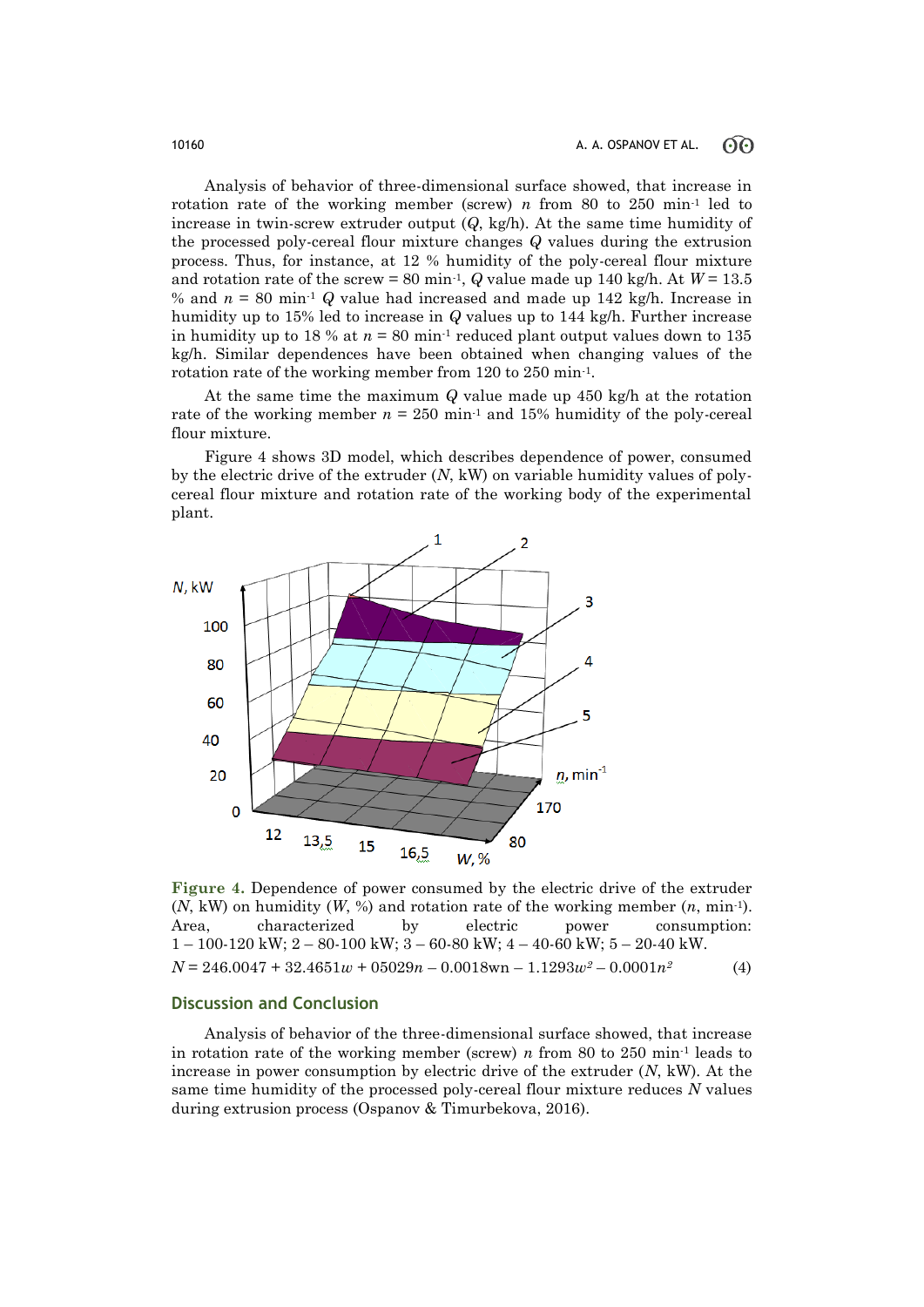#### $\odot$ INTERNATIONAL JOURNAL OF ENVIRONMENTAL & SCIENCE EDUCATION 10161

Thus, for instance, at 12% humidity of a poly-cereal flour mixture and rotation rate of the screw = 80 min<sup>-1</sup>, *N* value made up 29.5 kW. At  $W = 13.5 \%$ and  $n = 80$  min<sup>-1</sup>, *N* value made up 29.0 kW. Increase in humidity up to 15 % led to reduction of *N* values down to 28.8 kW. Further increase in humidity up to 18% at  $n = 80$  min<sup>-1</sup> reduced power consumption by the electric drive of the plant down to 27.0 kW. Similar dependences have been obtained when changing values of the rotation rate of the working member from 120 up to 250 min-1. At *n*   $= 120$  min<sup>-1</sup> and  $W = 12$  % power consumption of the electric drive of the plant made up 45.5 kW. Increase in *n* values up to 170 min<sup>-1</sup> led to increase in N values up to  $64.5$  kW. Further increase in *n* values up to  $250 \text{ min}$ <sup>1</sup> led to increase in *N* values up to 102 kW. Maximum power consumption by the electric drive made up 102.0 kW at the rotation rate of the working member  $n = 250$ min-1 and 12 % humidity of the processed material.

Analysis of the obtained three-dimensional surfaces showed, that operational characteristics of the extruder for all values of rotation rates of the screw are of the same form, i.e. at first the pressure in the pre-matrix zone of the extruder grows alongside with increase of output, and then after a certain *Q* value it decreases. It is clear that in the mode of the completely closed output at  $Q = 0$ , the pressure in the pre-matrix zone continuously rises, while in the mode of the open output at  $Q = Q_{max}$  it continuously drops. As for a real extrusion process, with a growth of the output, the pressure of the products reaches a certain value, which is the highest for such operating conditions of the extruder, and then consistently drops. Maximum at the curves deflects towards increase of the output.

## **Implications and Recommendations**

Dependences of pressure and temperature of the products in the pre-matrix zone of the extruder on variable parameters of the extrusion process helps to forecast their changes within the investigated range of factor values with an adequate accuracy. Analysis thereof results in the conclusion that factors considered have dominant effect on temperature and pressure of the food medium: design parameters of the extruder (values of diameter of flow-cross section of the matrix) as well as an initial humidity of the mixture have the greatest impact on the melt pressure of the products; geometrical characteristics of the working member, rotation rate (speed) of the screw and the pressure of the products have the highest impact on the temperature in the pre-matrix zone of the extruder. They help to determine dominant value for each investigated factor (W, n) on kinetic parameters and describe kinetics of the process of extrusion of poly-cereal flour mixture in the course of manufacture of products of high degree preparation with a sufficient approximation. In addition opportunity to combine the composition of poly-cereal flour mixture helps to extent the line of qualitive poly-cereal food products.

### **Disclosure statement**

No potential conflict of interest was reported by the authors.

### **Notes on contributors**

**Аbdymanap А. Ospanov** Doctor of Technical Sciences, Professor of Department of Food Engineering, Kazakh National Agrarian University, Almaty, Kazakhstan.

**Nurzhan Zh. Muslimov** Doctor of Technical Sciences, Director of the Аgro-Research Institute, Taraz Innovation and Humanities University, Taraz, Kazakhstan.